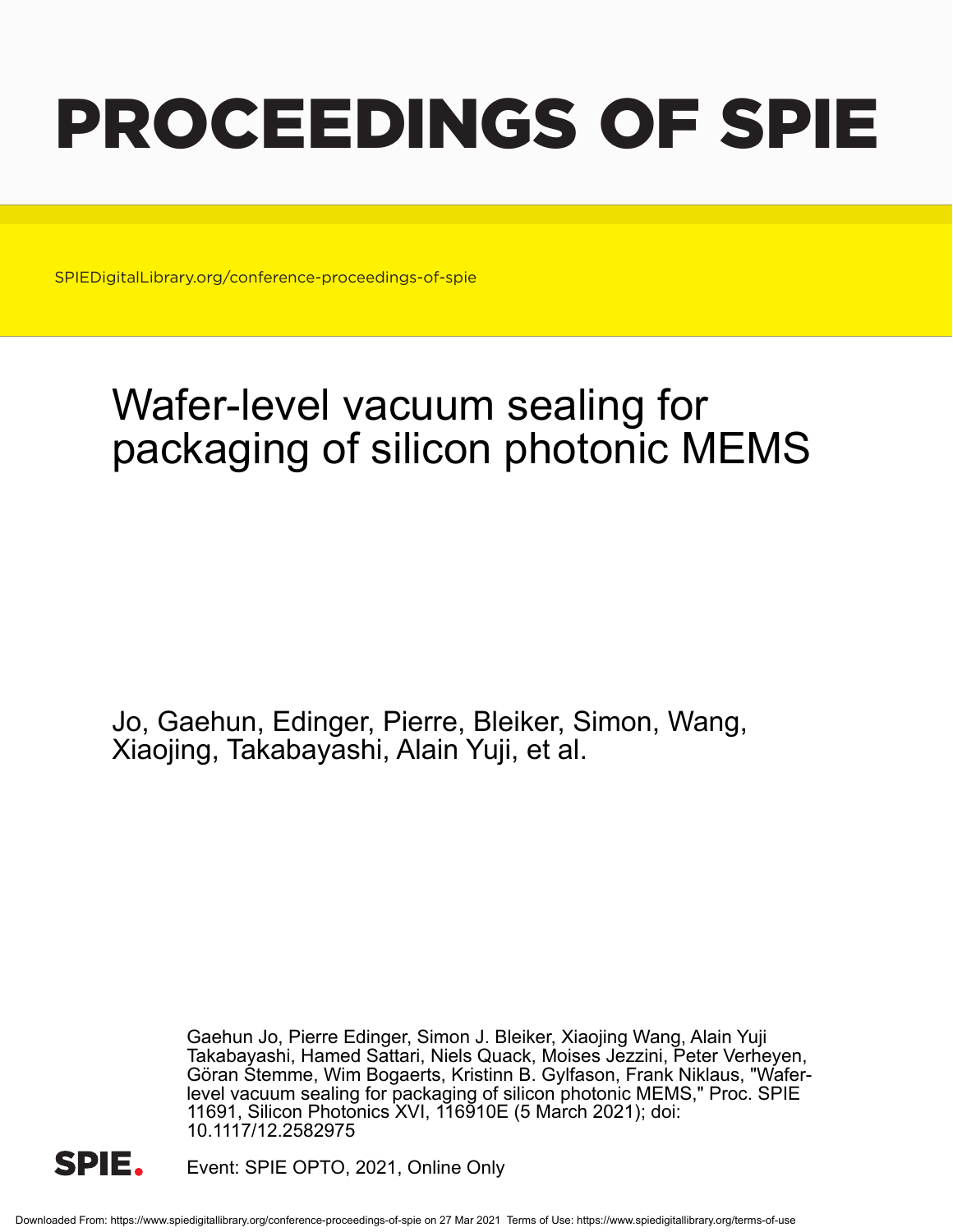# **Wafer-Level Vacuum Sealing for Packaging of Silicon Photonic MEMS**

Gaehun Jo\*ª, Pierre Edingerª, Simon J. Bleikerª, Xiaojing Wangª, Alain Yuji Takabayashi<sup>b</sup>, Hamed Sattari<sup>b</sup>, Niels Quack<sup>b</sup>, Moises Jezzini<sup>c</sup>, Peter Verheyen<sup>d</sup>, Göran Stemme<sup>a</sup>, Wim Bogaerts<sup>e</sup>, Kristinn B. Gylfason<sup>a</sup>, and Frank Niklaus<sup>a</sup>

<sup>a</sup>Micro and Nanosystems, KTH Royal Institute of Technology, 114 28 Stockholm, Sweden; <sup>b</sup>École Polytechnique Fédérale de Lausanne (EPFL), 1015 Lausanne, Switzerland; 'Tyndall National Institute, Lee Maltings Complex Dyke Parade, T12 R5CP Cork, Ireland; dimec vzw. 3DSIP Department, Si Photonics Group, Kapeldreef 75, 3001 Leuven, Belgium; <sup>e</sup>Ghent University - IMEC, Photonics Research Group, Department of Information Technology, Technologiepark-Zwijnaarde 126, 9052 Gent, Belgium

#### **ABSTRACT**

Silicon (Si) photonic micro-electro-mechanical systems (MEMS), with its low-power phase shifters and tunable couplers, is emerging as a promising technology for large-scale reconfigurable photonics with potential applications for example in photonic accelerators for artificial intelligence (AI) workloads. For silicon photonic MEMS devices, hermetic/vacuum packaging is crucial to the performance and longevity, and to protect the photonic devices from contamination. Here, we demonstrate a wafer-level vacuum packaging approach to hermetically seal Si photonic MEMS wafers produced in the iSiPP50G Si photonics foundry platform of IMEC. The packaging approach consists of transfer bonding and sealing the silicon photonic MEMS devices with 30  $\mu$ m-thick Si caps, which were prefabricated on a 100 mm-diameter silicon-on-insulator (SOI) wafer. The packaging process achieved successful wafer-scale vacuum sealing of various photonic devices. The functionality of photonic MEMS after the hermetic/vacuum packaging was confirmed. Thus, the demonstrated thin Si cap packaging shows the possibility of a novel vacuum sealing method for MEMS integrated in standard Si photonics platforms.

**Keywords:** vacuum, hermetic, wafer-level packaging, sealing, iSiPP50G, Si photonics, MEMS

#### **1. INTRODUCTION**

In recent years, highly advanced commercial foundry platforms for silicon (Si) photonics have been established [1,2]. These standardized foundry platforms both enable novel photonics applications to reach the market, and provide photonics researchers easy access to state-of-the-art fabrication, thereby massively increasing the rate of innovation and development of Si photonic technology [3]. In the field of Si photonics, more diverse and novel passive components (e.g., low loss waveguides, grating couplers, splitters, and combiners) and active devices (e.g., high-speed modulators and detectors) are being developed and introduced. The introduction of standardized Si photonic foundry platforms has created an on-going trend towards improved reliability and large-scale manufacturability of integrated photonic devices. Recently, this manufacturing technology has matured enough to enable high-density integration of high-performance photonics devices, such as field-programmable Photonic Integrated Circuits (FP-PICs) [4]. Such high-density integrated devices rely on low optical loss, low power consumption, and a small footprint which can be realized by state-of-the-art photonic foundry processes. However, many active devices additionally require vacuum packaging to ensure reliable operation over long periods of time. Therefore, a reliable, cost-effective, wafer-level packaging solution is needed to transition from research devices operated in controlled lab environments, to viable products, ready for commercialization.

Wafer-level vacuum packaging is a crucial process for encapsulating emerging devices, such as photonic micro-electromechanical systems (MEMS) and opto-mechanics, in a vacuum environment. In the traditional MEMS field, it is an established technology that enables reliability, functionality, and protection from contamination for many commercial MEMS devices such as inertial sensors, resonators, and infrared detectors [5]. Packaging processes on wafer-level offer cost advantages for high-volume MEMS production compared to chip-level packaging [5,6]. For a successful integration

> Silicon Photonics XVI, edited by Graham T. Reed, Andrew P. Knights, Proc. of SPIE Vol. 11691, 116910E · © 2021 SPIE · CCC code: 0277-786X/21/\$21 · doi: 10.1117/12.2582975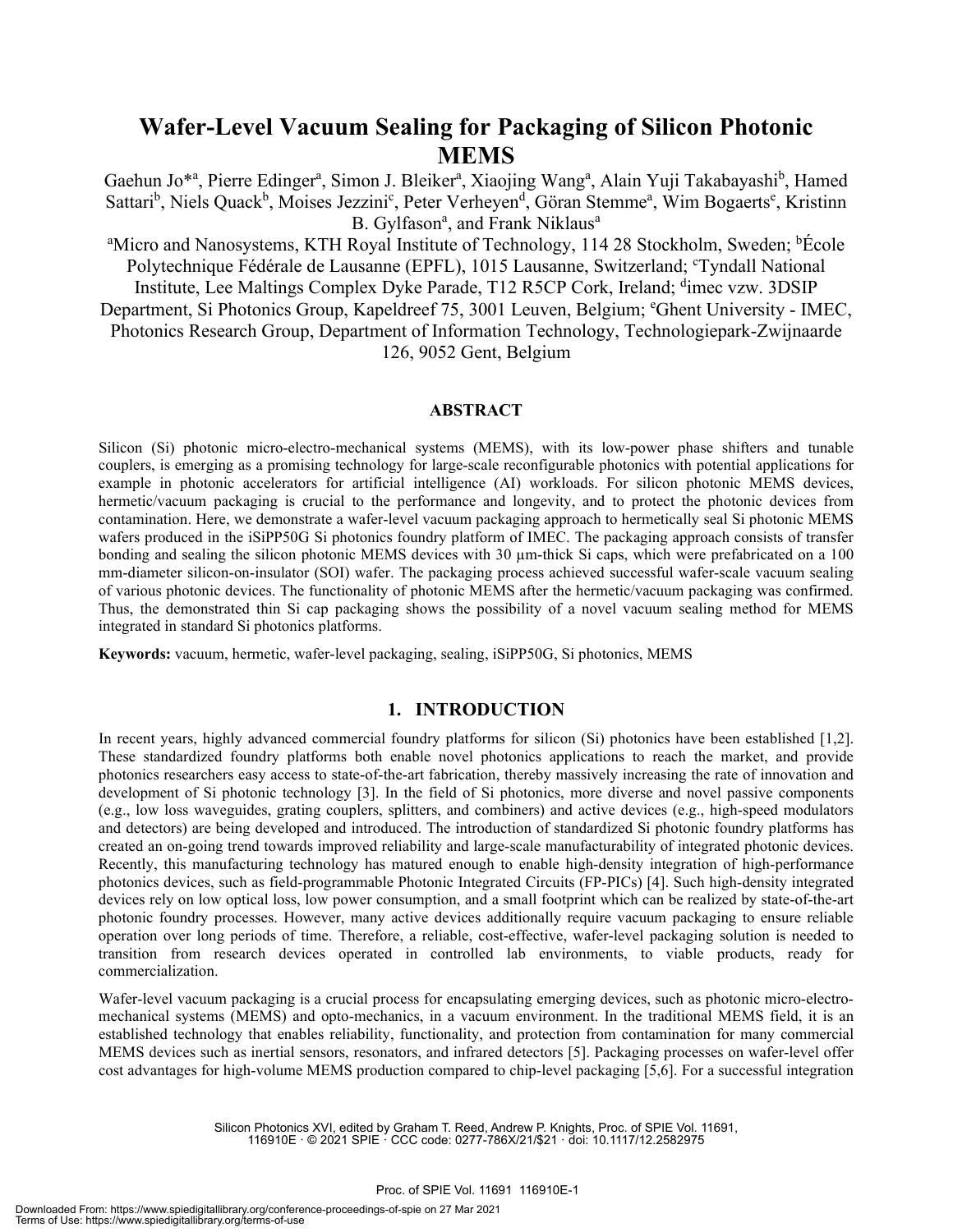of such packaging solutions into commercial foundry platforms, there are stringent requirements that need to be met, such as very high packaging yield, long-term hermeticity, small footprints, and low process temperatures. Furthermore, the resulting device thickness is an important aspect to ensure compatibility with standard integration technologies like flip chip bonding. Thus, ultra-thin sealing caps for hermetic packaging have emerged as a promising approach [7-9]. Low device thickness and small packaging footprints enable miniaturization and cost reduction of the packaged device [8,9]. If the height of the sealing caps is smaller than that of the solder bumps in a flip chip bonding process, it is possible to vertically stack photonic chips on interposers without through silicon vias (TSVs) which enables high-density 3D integration of multiple modules [10].

In this paper, we demonstrate wafer-level vacuum packaging using thin sealing caps on Si photonic foundry wafers, supplied by the standard iSiPP50G Si photonics platform of IMEC, Belgium [11]. Our packaging method is fully compatible with the photonics platform and does not require any modification to the standard foundry process. The photonic MEMS devices are sealed by using thin Si caps (30 µm) which are prefabricated on a 100 mm-diameter silicon-on-insulator (SOI) wafer. The SOI wafer with the sealing caps is bonded by Au-Al thermo-compression bonding at a low temperature of 250 °C and the hermeticity is ensured by small footprint sealing rings of 20  $\mu$ m width [12]. We experimentally verified the feasibility of the proposed vacuum sealing method and the compatibility with photonic devices on the iSiPP50G Si photonics foundry wafer. The presence of vacuum inside the sealed packages was confirmed. Finally, the integrity of the encapsulated Si photonic MEMS devices was validated to verify that the sealing method does not compromise the functionality of the packaged devices.



Figure 1. Schematic drawing of the demonstrated hermetic/vacuum packaging by transfer bonding of thin Si sealing cap.

### **2. VACUUM PACKAGING DESIGN/CONCEPT**

#### **2.1 Transfer Bonding of Thin Sealing Caps**

Our wafer-level vacuum packaging approach by transfer bonding of thin Si sealing caps is illustrated in Figure 1. The thin sealing caps are patterned and fabricated in the device layer of an SOI wafer. The sealing caps consist of a flat Si lid section with a protruding sealing ring, covered by a thin gold (Au) layer, which is located along the perimeters of the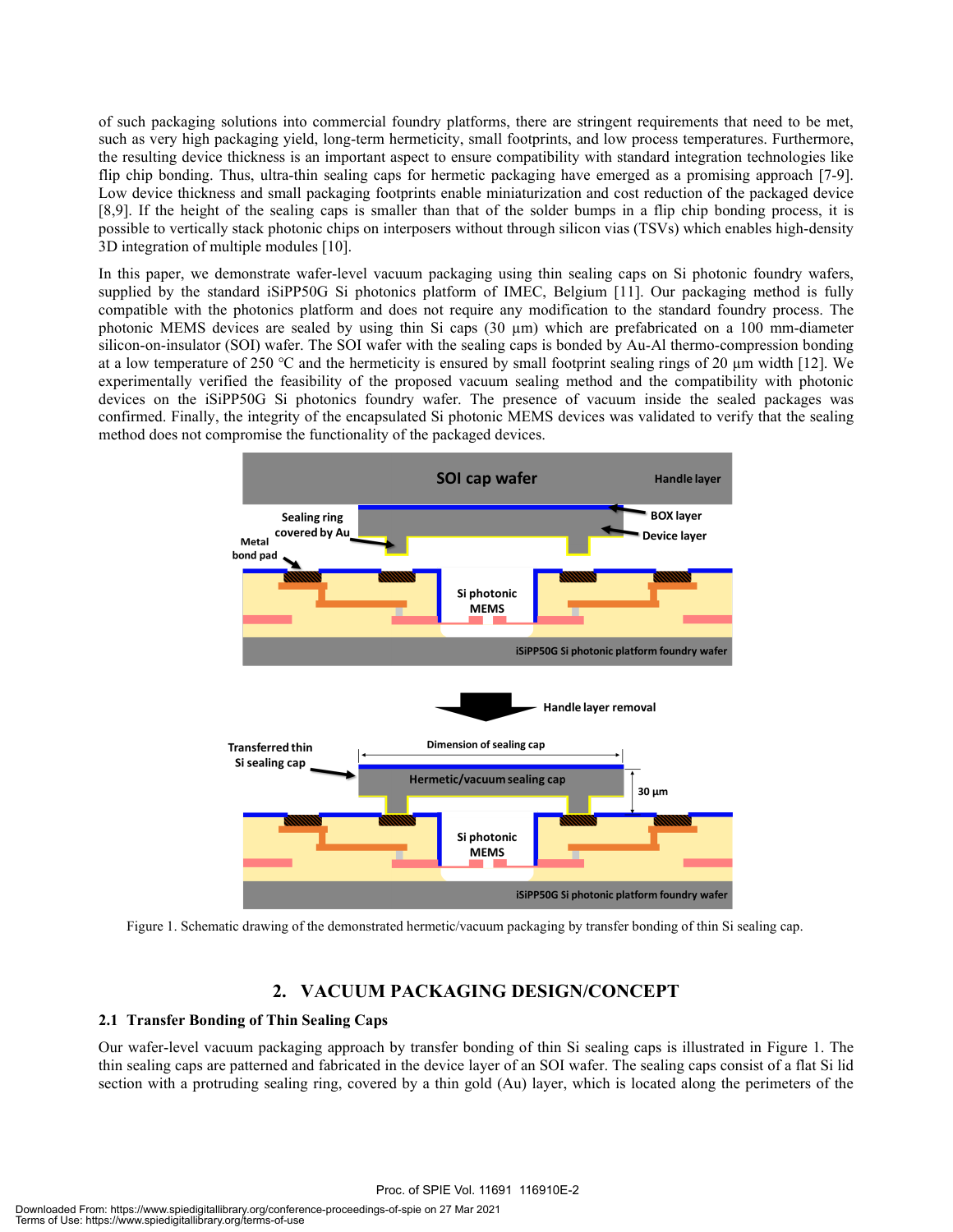caps. Corresponding aluminum (Al) rings are designed in the bond pad layer of the iSiPP50G Si photonic device wafer to enclose each photonic MEMS device. These Al rings are defined in the standard bond pad material and can thus be fabricated within the standard iSiPP50G foundry platform process. The SOI cap wafer, containing many sealing caps, is aligned to the photonics foundry wafer and subsequently bonded inside a vacuum chamber to seal a vacuum inside the cavity. Next, the handle layer of the SOI cap wafer is removed, leaving only the individual thin sealing caps on top of all the photonic devices. The narrow sealing ring is designed to have a small sealing footprint and induce plastic deformation at the Au-Al interface due to high local pressure during the thermo-compression bonding process. Additionally, the induced plastic deformation makes the transfer bonding process relatively insensitive to the roughness of the Au and Al contact surfaces, which simplifies fabrication and greatly improves reliability.



Figure 2. (a) Schematic drawing of demonstrated wafer-level hermetic packaging on Si cavity wafer with different dimensions of cavities. (b) Sealing yield of sealing caps with different ring widths. (c) Si sealing cap deflection over 62 days with different ring widths.

#### **2.2 Sealing ring and cap design**

Before demonstrating the wafer-level hermetic/vacuum packaging approach on the standard foundry wafer, we investigated the influence of the Au coated sealing ring width and cap dimension on the resulting sealing yield. Different sealing ring width from 3  $\mu$ m to 27  $\mu$ m were investigated. At the same time, three different dimensions of cavities were included on the wafer to verify our packaging method, as shown in Figure 2(a). Due to the gas pressure difference between the inside of the package and the outside atmospheric pressure, the thin sealing caps deflected toward the inside of the cavity. The caps with dimensions of  $300 \times 300 \mu m^2$  and  $1500 \times 1500 \mu m^2$  each encapsulated and sealed a single cavity. The caps with dimensions of  $3000 \times 3000 \mu m^2$  were designed such that each cap enclosed multiple cavities/devices, which reduced the sealing footprint and was used to verify a method of encapsulating multiple devices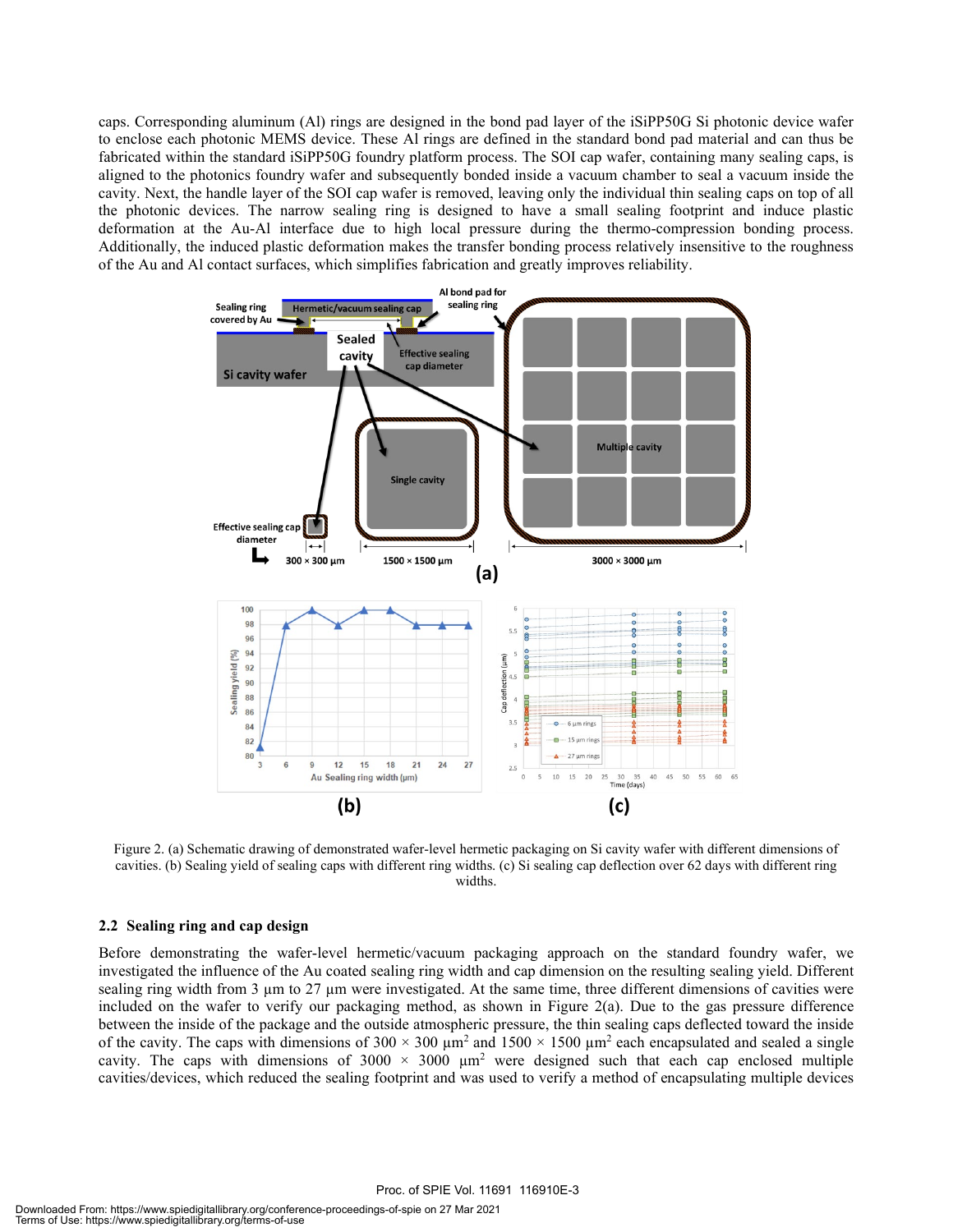by a single sealing cap. For evaluating the wafer-scale sealing yield, a total of 432 Si sealing caps were fabricated on a 100 mm diameter wafer, including 48 cavities for each of the nine different Si sealing ring widths. After transfer bonding and handle layer removal of the SOI cap wafer, the thin Si sealing caps with different sealing ring widths had a bonding yield of between 82% and 100%. As shown in Figure 2(b), all sealing ring widths except for the 3 µm version exhibited an excellent yield of above 98%. The relatively low sealing yield of the 3 µm-wide sealing rings is because these sealing rings do not provide sufficient bond strength as a result of the small bonding area. To evaluate the hermeticity of the sealing caps with different ring widths, we measured the cap deflections by white-light interferometry (*Wyko NT9300, Veeco Inc., US*) over 62 days, as shown in in Figure 2(c). No significant change in cap deflection could be observed, which indicates maintained presence of vacuum inside the sealed cavities [12,13].



Figure 3. Cross section of photonic MEMS on the iSiPP50G foundry platform.

## **3. VACUUM PACKAGING OF SI PHOTONIC FOUNDRY WAFER**

#### **3.1 iSiPP50G Si photonic foundry wafer**

The wafer-level hermetic/vacuum packaging was demonstrated on a photonic foundry wafer that was fabricated on the standard iSiPP50G platform by IMEC, Belgium. As shown in Figure 3, the iSiPP50G platform is based on an SOI wafer with a 220 nm-thick Si device layer on a 2  $\mu$ m-thick buried oxide. In this platform, the passive structures are fabricated using three different levels of etching and additional poly-Si overlay is added to fabricate high-efficiency grating couplers. Several implantation processes are employed to create p-n modulators and efficient high-speed photodetectors. The electrical connections are fabricated by a two-level copper-damascene process and finished by Al metal bond pads. After the Si photonic wafers were through the iSiPP50G foundry process, the photonic MEMS devices were completed by local removal of the oxide cladding to allow mechanical motion. In a final step, a hydrofluoric acid vapour etching (vHF) process was used to selectively remove the oxide underneath the MEMS devices [14]. The result is a state-of-theart photonic integrated circuit that seamlessly combines conventional non-mechanical Si photonics with novel photonic MEMS.

#### **3.2 Hermetic/vacuum packaging of iSiPP50G foundry wafer**

To demonstrate the feasibility of the proposed wafer-level hermetic vacuum packaging as illustrated in Figure 1, the process was performed on a 4-inch iSiPP50G foundry wafer. A SOI sealing cap wafer containing 30 µm thick caps with different dimensions from 450  $\mu$ m  $\times$  330  $\mu$ m to 2812  $\mu$ m  $\times$  2945  $\mu$ m was designed to demonstrate sealing of single and multiple photonic devices in the same process step. Figure 4(a) shows examples of different photonic devices using different shapes and dimensions of the sealing caps. This flexibility to adapt the sealing cap shape to each type of device allows for a small packaging footprint and thus, increased integration density and reduced system costs. Further, the Al bond rings were designed to encapsulate only the photonic devices. As illustrated in a side-by-side comparison of an unsealed and a sealed cap in Figure 4(b) and (c), the metal bond pads and grating couplers are located outside the sealing area. Thus, the electrical and optical I/O connections remain easily accessible for easy on-chip testing and chip integration.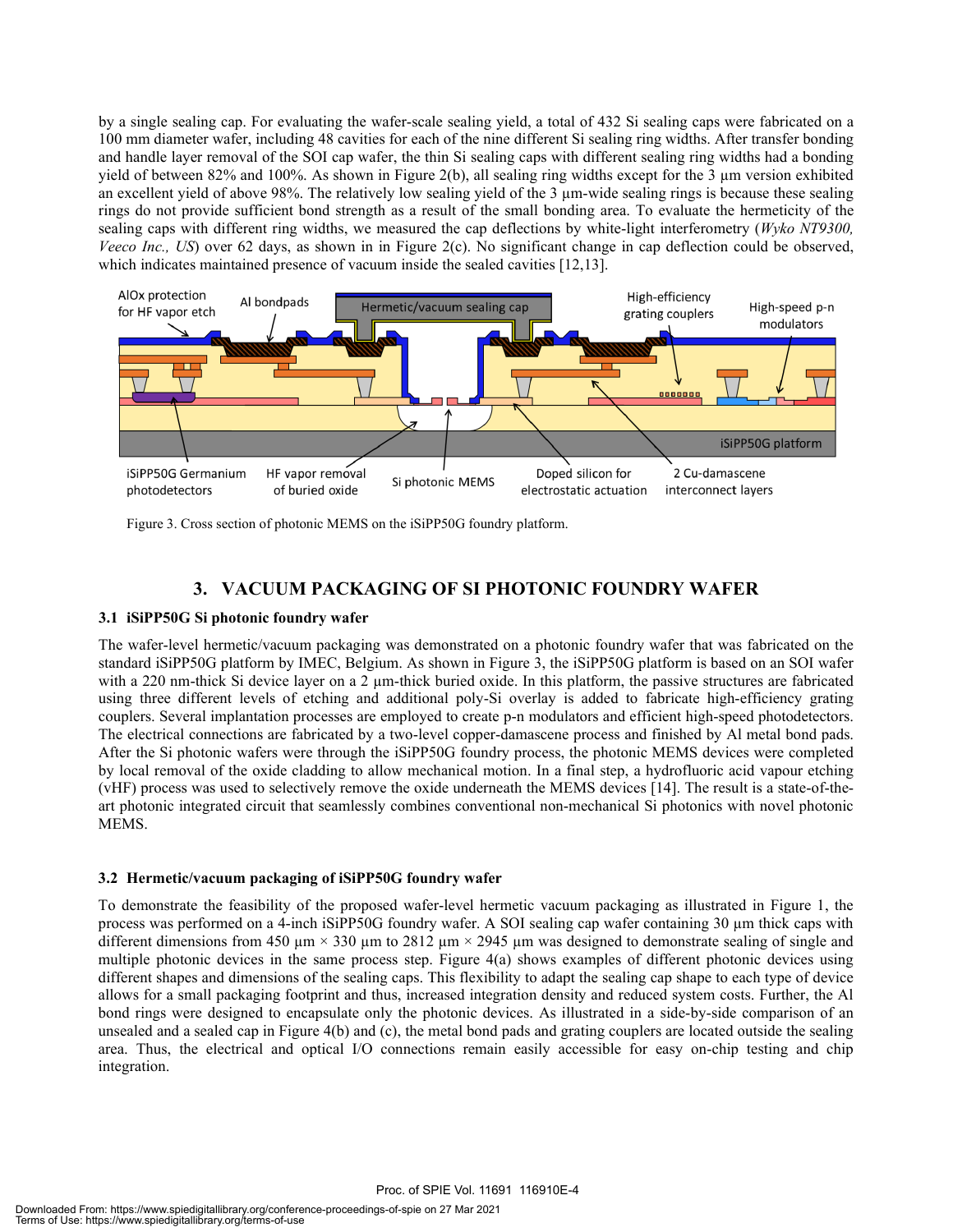

Figure 4. Different photonic devices and results of the wafer-level hermetic vacuum packaging. (a) Single and multiple photonic devices with different sealing ring dimensions. (b) Pre-defined bond rings for capping to enclose the photonic devices, designed in the bond pad layer of the Si photonic foundry process. (c) Example of thin cap sealing for exposed silicon photonic devices, adjacent to electrical (Al bond pads) and optical (grating coupler) standard interfaces. (d) Optical transmission from an integrated MZI underneath a sealed cap, with a suspended waveguide section. In blue, non-sealed reference waveguide.

The caps have a small and flexible footprint, increasing the integration density of sealed devices. However, optical losses are also crucial for photonic circuits, and the sealing should not limit circuit functionality. To verifies optical integrity, we measured the transmission through an integrated Mach–Zehnder interferometer (MZI) test circuit underneath a sealing cap, as shown in Figure 4(d). A straight grating to grating reference waveguide was also measured outside of the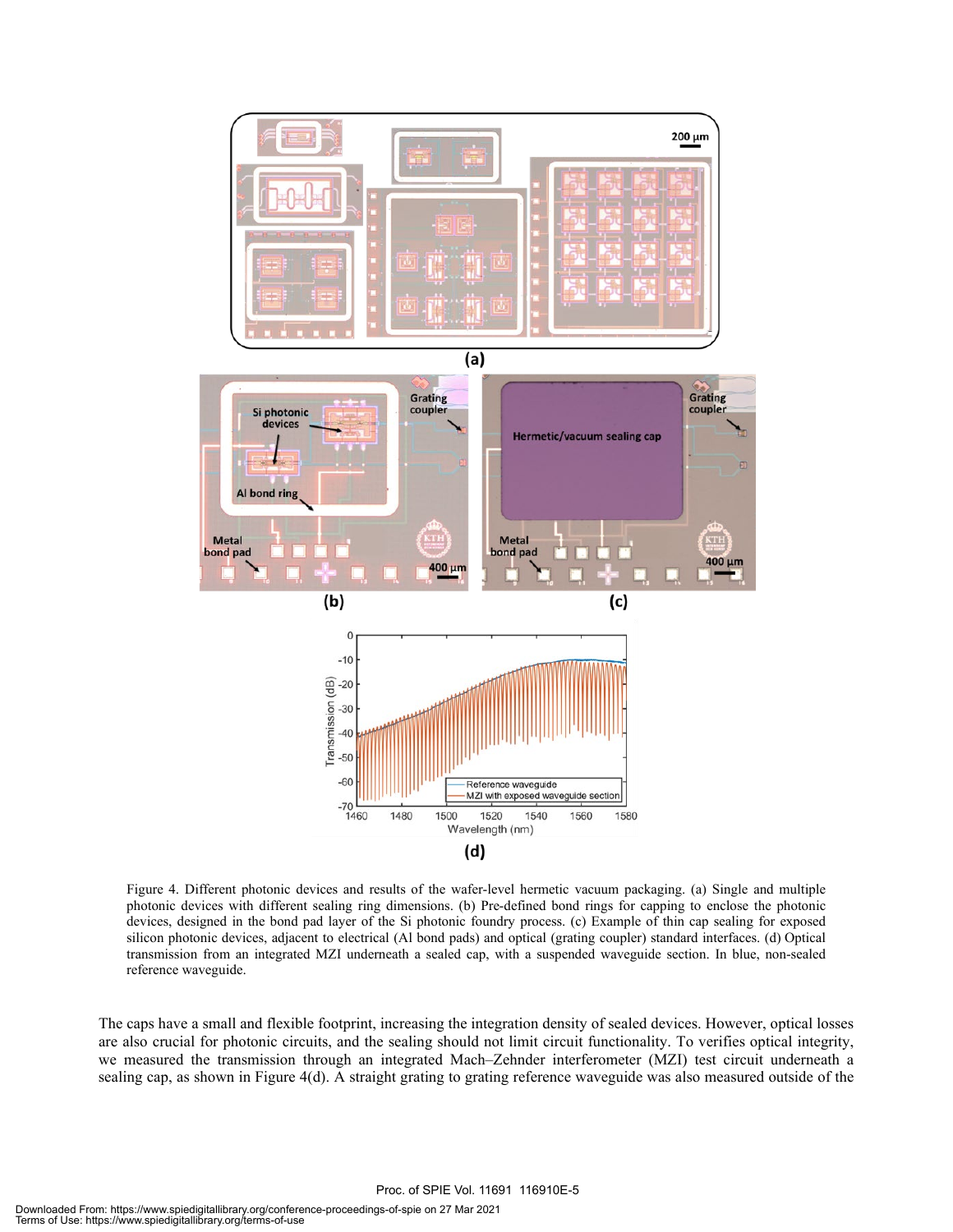cap, and we did not see any impact of the sealing on the maximum transmission. The result confirms that the wafer-level vacuum packaging approach does not damage waveguides underneath of the caps. Moreover, the tested MZI circuit included an 80 µm-long waveguide section that was suspended as part of the vHF post-processing steps. The presence of MZI interference fringes with large Extinction Ratio  $(\sim 30 \text{ dB})$ , shows that the exposed, suspended waveguide section was not noticeably affected by the sealing process either. A collapsed waveguide section would have introduced very high losses in one arm, the fringes would have disappeared, and the MZI would have displayed a total insertion loss of -6 dB with respect to the reference waveguide.

#### **4. SUMMARY**

In this paper we present a wafer-level hermetic/vacuum packaging approach for sealing photonic devices on wafers. Our method relies on thermo-compression bonding of an Au/Al interface at a low temperature of 250 ℃ which is compatible with standard IC processes and photonic foundry platforms. We demonstrated the sealing with 100 mm diameter wafers on two different types of wafer substrates. First, a dummy Si wafer with etched cavities, which we used to confirm the maintained presence of vacuum and sealing integrity over a duration of two months. Second, a silicon photonics wafer from IMEC's iSiPP50G Si photonic platform. The proposed wafer-level sealing did not have any noticeable impact on the standard electrical and optical interfaces, and we did not observe a drop in optical transmission for devices underneath the sealing caps. Moreover, we implemented photonic MEMS by suspending some waveguide sections with vHF prior to sealing, and the exposed, packaged devices did not collapse or show a performance drop. We believe that our approach for wafer-level hermetic packaging of silicon photonic wafers is a significant step towards commercialization of silicon photonics, optomechanics and photonic MEMS.

#### **ACKNOWLEDGMENTS**

This work has received funding from the European Union's Horizon 2020 research and innovation programme under grant agreement No.780283 (MORPHIC). Also, this project has received funding from the European Union's Horizon 2020 research and innovation programme under grant agreement No.871740 (ZeroAMP). This project has received funding from the European Union's Horizon 2020 research and innovation programme under grant agreement No.825272 (ULISSES).

#### **REFERENCES**

- [1] K. Giewont, K. Nummy, F. A. Anderson, J. Ayala, T. Barwicz, Y. Bian, K. K. Dezfulian, D. M. Gill, T. Houghton, S. Hu, B. Peng, M. Rakowski, S. Rauch III, J. C. Rosenberg, A. Sahin, I. Stobert, and A. Stricker, "50Gb/s Silicon Photonics Platform for Short-Reach Optical Interconnects," IEEE J. Sel. Topics Quantum Electron. Papers 25(5), 8200611 (2019).
- [2] A. E.-J. Lim, J. Song, Q. Fang, C. Li, X. Tu, N. Duan, K. K. Chen, R. P.-C. Tern, and T.-Y. Liow, "Review of silicon photonics foundry efforts," IEEE J. Sel. Topics Quantum Electron. Papers 20(4), 8300112 (2014).
- [3] R. Soref, "The past, present, and future of silicon photonics," IEEE J. Sel. Topics Quantum Electron. Papers 12(6), 1678–1687 (2006).
- [4] W. Bogaerts, H. Sattari, P. Edinger, A. Y. Takabayashi, I. Zand, X. Wang, A. Ribeiro, M. Jezzini, C. E.-Herranz, G. Talli, K. Saurav, M. G. Porcel, P. Verheyen, B. Abasahl, F. Niklaus, N. Quack, K. B. Gylfason, P. O'Brien, and U. Khan, "MORPHIC: Programmable photonic circuits enabled by silicon photonic MEMS," Proc. SPIE 11285, 1128503 (2020).
- [5] R. Gooch, T. Schimert, W. McCardel, B. Ritchey, D. Gilmour, and W. Koziarz, "Wafer-level vacuum packaging for MEMS," J. Vac. Sci. Technol. A, Vac. Surf. Films Papers 17(4), 2295–2299 (1999).
- [6] M. Esashi, "Wafer level packaging of MEMS," J. Micromech. Microeng. Papers 18(7), 073001 (2008).